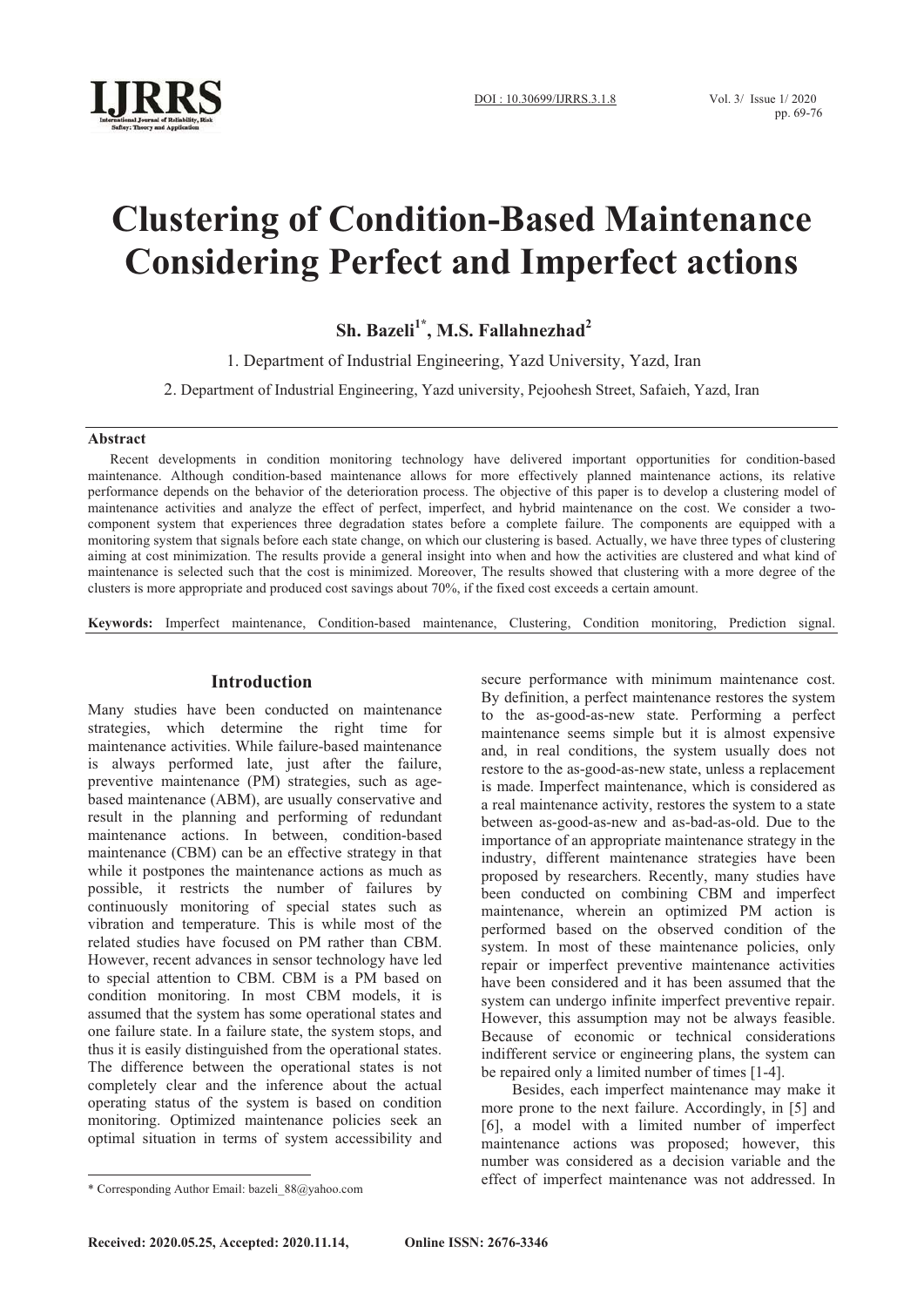[7], an optimization model was proposed for imperfect maintenance and non-periodic inspections in a multicomponent system. In [8], an optimized replacement strategy was proposed for a multi-state system under imperfect maintenance to determine the optimal number of failures before a complete replacement that the maintenance is time-based. Although most of the studies have used perfect maintenance, in reality, due to the resource, technological, and time limitations, imperfect maintenance is used instead of complete replacement [9]. Therefore, employing imperfect maintenance, they provided a new policy for a three-state system and proposed an algorithm minimizing the cost per unit time by finding an optimal interval for performing inspections and preventive repairs. In works on imperfect maintenance, [10] and [11] have based maintenance decisions on the age of facility and statistical information, not on the real condition of the facility. To overcome this deficiency, the literature has introduced CBM. Monitoring equipment provides real information about the system's condition over time. Most of the CBM studies have been considered perfect maintenance and only a few studies have addressed imperfect maintenance. Besides, in most CBM models, periodic inspections, which are not economical due to their high costs, are performed. In [12] proposed a condition-based maintenance (CBM) policy with dynamic thresholds and multiple maintenance actions for such a system subject to periodic inspection. The hazard rate is described by the proportional hazards model with a continuous-state covariate process. At each inspection epoch, appropriate action is selected from no maintenance, imperfect maintenance, and preventive replacement based on two dynamic thresholds.

Performing maintenance activities on different units jointly are known as clustering or opportunistic maintenance. Usually, opportunistic maintenance on multi-unit systems with economic dependence leads to considerable saving [13]. An economic dependency between the units is an incentive for the combination (or clustering) of maintenance activities. In the case of economic dependence, decisions for each unit separately does not mean a desirable policy at the system level, and the maintenance policy should provide the possibility of clustering the activities. This clustering is performed seeking cost savings, not technical considerations. The simplest form of maintenance clustering is the one in which all activities are clustered. [14] formulates a novel dynamic planning framework that captures economic dependence in both preventive and opportunistic replacement. A flexible dynamic programming algorithm is developed to optimize the maintenance grouping, and the strategy framework is further extended to condition-based maintenance scenarios. In [15], they present an opportunistic maintenance scheduling methodology considering the stochastic nature of opportunities duration in a predictive maintenance strategy. The

prognostic information is used to select opportunities coming before the failure. The proposed maintenance scheduling methodology is based on an optimal stopping problem algorithm known as Bruss algorithm. In [16] developed a mathematical framework to integrated the optimization of a dependence-based model with different maintenance policies and a clustering method for maintenance actions in order to decrease the total cost was proposed. [17] introduced a hybrid multicomponent opportunistic maintenance policy that consist of two thresholds on the level of degradation. [18] to utilize the economic dependence between twocomponent, was proposed a replacement opportunistic maintenance policy. A replacement is carried out to the component of which the degradation exceeds a preventive maintenance threshold at an inspection. In [19] and [20], a combination of CBM and ABM has been considered. Under these policies, as soon as a unit needs to be repaired, a complete replacement is performed. This replacement can be done when a component reaches a degradation level beyond its specified threshold for preventive replacement or reaches a certain age. Both the preventive and age-based replacement thresholds are decision variables that should afford setup costs for different maintenance activities. Although [19] and [20] reported considerable savings in comparison to separate maintenance activities for each unit, their model was not responsive to the degree of dependence. Clustering all maintenance activities is generally optimal for a system between whose components exists a heavy dependence. Otherwise, maintenance activities are performed too much in a complete clustering, yielding higher costs. Do et al. [3] proposed a CBM policy with both perfect and imperfect maintenance actions for a degrading system. Their first objective was to evaluate the effect of imperfect maintenance actions. The second objective was to provide a maintenance policy that, at each inspection, specifies the type of maintenance, perfect or imperfect. The inspection was periodic and the time between two inspections was based on the remaining useful life of the system. Besides the periodic and costly inspections, their proposed model can be applied only to a single-unit system and provides no insight about multiunit systems.

The present research proposes a clustering model for CBM activities of a degrading system with imperfect, perfect, and hybrid maintenance actions. In this model, the condition of the system is identified by continuous monitoring, and there is no need for inspection, which is a time consuming and costly activity. Herein, each state represents a level of degradation that due to deterioration, the system can only to higher degradation level, leading to poorer performance. Maintenance is applied to bring the system to a probably better state. At each time a system state is detected by signaling, and decision must be made based on the system's detected condition. The decision can be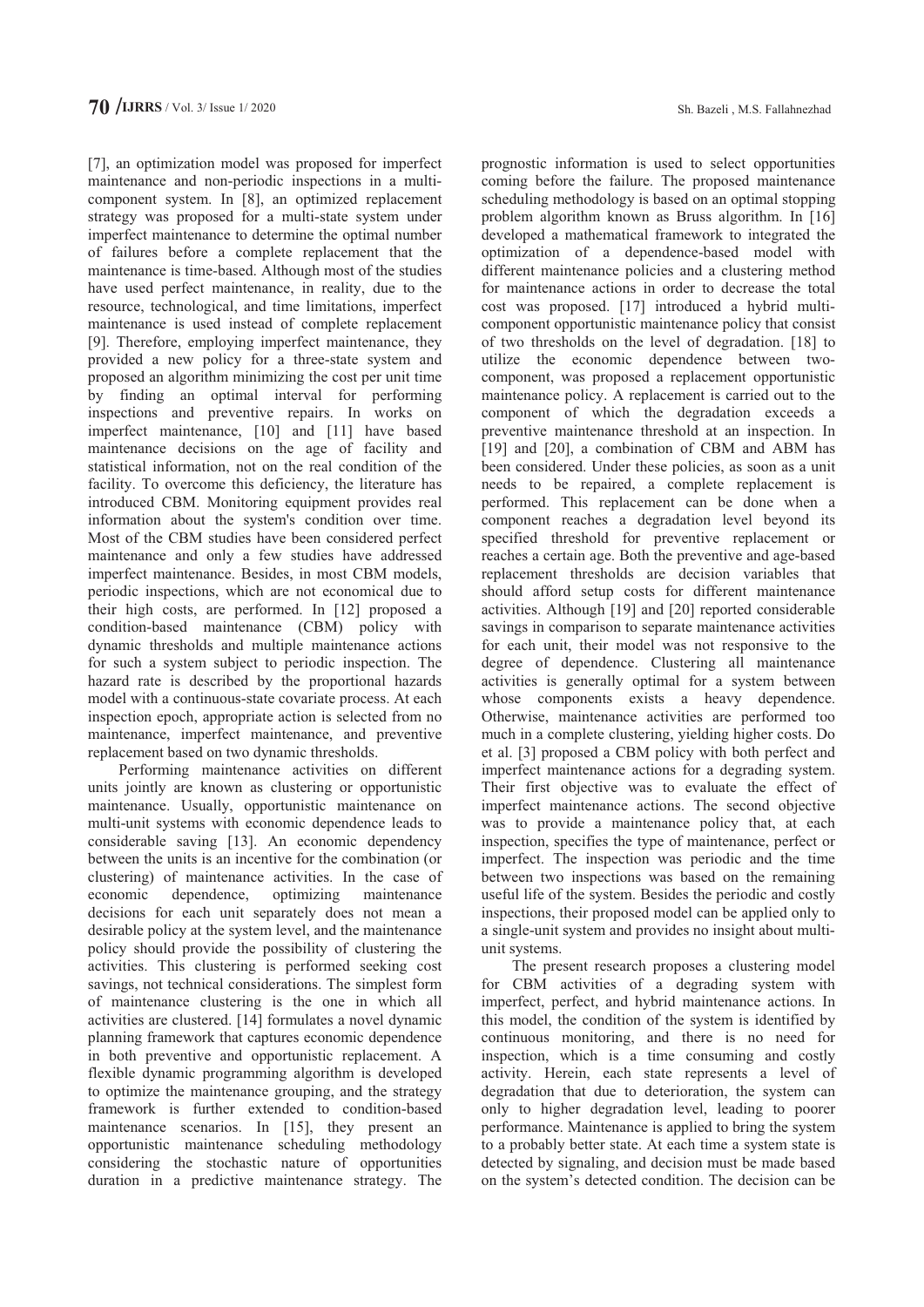either to replace the degraded system by an as-good-asnew one, to maintain it to a less degraded level, or to continue operating. By consideration the cost of maintenance a best clustering selected to optimize the policy so that the mean long-run cost rate is minimized over an infinite time horizon. Contribution of this article include: (a) we determine the clustering CBM activities of three-state system, taking imperfect maintenance and inspection into consideration; (b) we combines both inspection and continues monitoring to reduce unnecessary thorough inspection; (c) rather than analyzing complex CBM policies that rely on detailed condition information, we consider systems with just three signals that can be further extended to CBM problems; (d) unlike conventional approaches that restrict all maintenance activities into finite planning horizon, our proposal focuses on activities clustering based on predication signal without specifying the horizon; (e)In the proposed model, the effects of imperfect, perfect, and hybrid maintenance actions on the cost in the clustering are compared and selected the most appropriate type of clustering CBM activities.

# **General problem description**

We consider a system that consists of two identical components. Each component has sensors that generate three signals before a failure. These signals are based on the deterioration level of the system. When the measured parameter exceeds a certain threshold value, the sensor gives a signal. In fact, the sensors use three threshold values for the measured parameter. At the lowest level, it produces the first signal, at the next level it raises an alert, and before the complete failure it raises an alarm. At a fixed period time D after the third warning, the maintenance is performed to prevent a complete failure. In this system, the alarm level must be selected so that the time D between an alarm and maintenance time is longer than the time required for performing a maintenance activity. We assume the deterioration process is a stochastic variable with exponential distribution with failure rates  $\lambda_i$  (*i* = 1,2,3). The maintenance costs in our systems consist of a fixed and a variable part. We denote the fixed cost of the maintenance action by  $C$ , and the variable cost per unit on which maintenance is performed by  $c$ . Furthermore we let  $R = \frac{c}{c}$  denote the relative fixed costs of performing maintenance. We consider three clustering policies and compare them with the policy without the coordination of maintenance activities, called No clustering. de Jonge (2016) used this clustering model for one and two signals and here we apply it for the case of three signals for system with perfect, imperfect and hybrid maintenance. In order to reduce the probability of failures, an imperfect preventive maintenance is applied and the clustering model assumes perfect and imperfect maintenance actions. The clustering model assumes

imperfect. The maintenance action cost is thus a fraction of , which is related to the level of deterioration reduction after a maintenance action.We consider three modes of clustering based on symptom levels, and compare them with No clustering mode. The Cost Saving Rate (CST) is used as a measure of performance in all three modes of clustering. We let  $MC<sub>N</sub>$  and  $MC<sub>A</sub>$ denote cost per unit of time in the state of without clustering and cost per unit of time in the state of without clustering. The percentage cost savings from clustering are:

$$
CST = \frac{MC_N - MC_A}{MC_N} \quad \%
$$
 (1)

In our study of the system, we let  $\lambda_1, \lambda_2, \lambda_3$  denote the Signal, Alert, and Alarm rates, respectively, where the maintenance activity is required after  $\lambda_3$  with an interval D. The clustering is based on the Signal, Alert, andAlarm warnings. The system has four states as follows: state 1, the system is as-good-as-newstate2, if the system has given Signal; state3, if the system has given Alert; state  $4<sup>1</sup>$ , if the system has given Alarm (but maintenance is not yet needed); and state  $4^2$ , when maintenance is needed.

If the first component is in condition (a) and the second component is in condition (b), the general status of the system is (a, b), which is equivalent to (b, a). Figure 1 displays the system probable states, the time distribution between one state, transition to another state, and the transition probabilities. Appendix A provides the details of the probabilities calculation. Assume that the maintenance is complete, i.e. each component returns to its as-good-as-new condition after the repair.



**Figure 1.** The state space of the system with three warning levels.

### **No clustering**

In No clustering mode, each component is maintained separately. We have the cost of inspection and repair if a component warns and needs repair and we only have the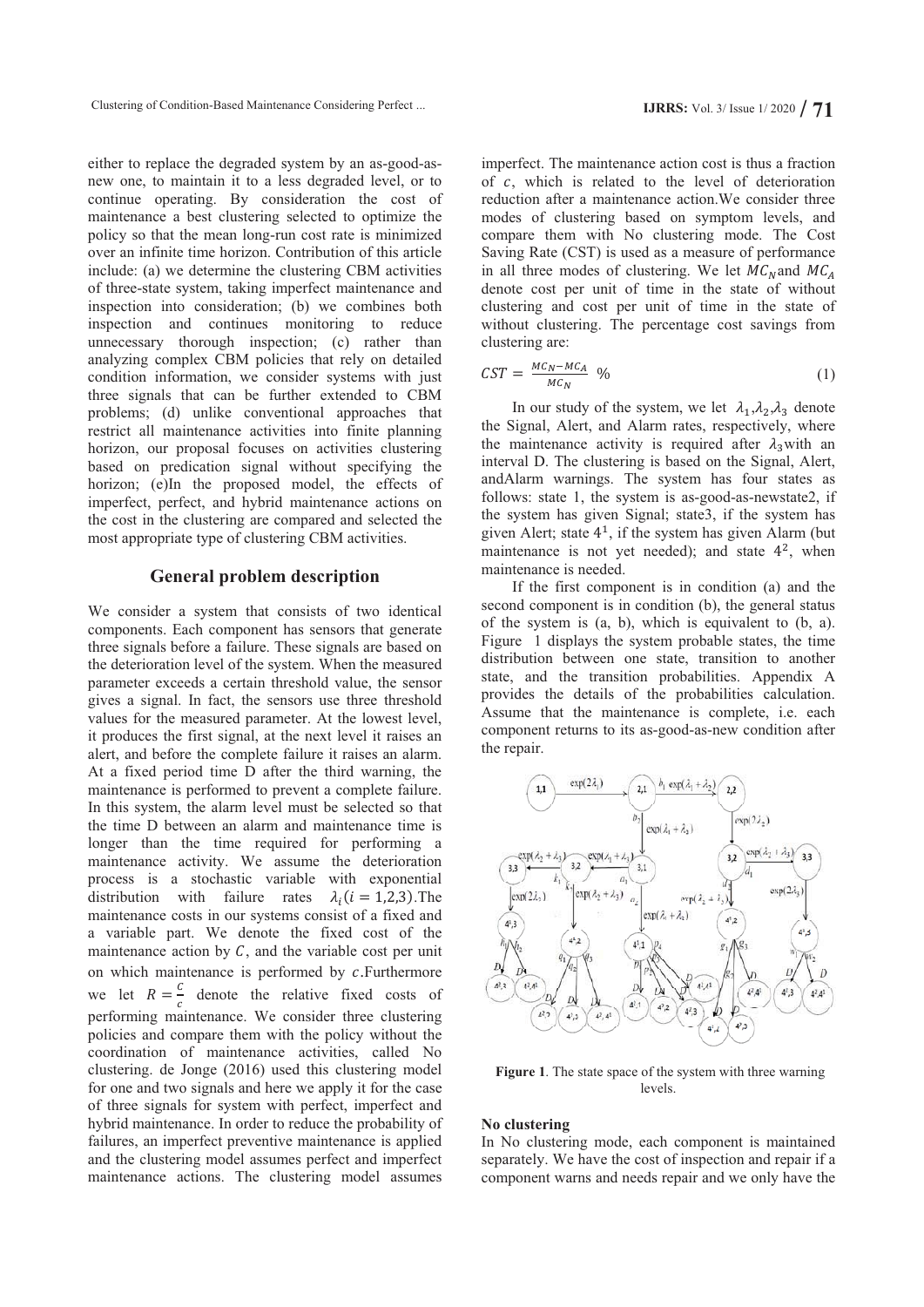cost of inspection if it does not require repair. If the system does not warn and needs repair, it will incur a sudden failure cost, and if it does not warn and does not require repair, there is no cost. The average time between two maintenance activities for each specified component equals  $\lambda_1^{-1} + \lambda_2^{-1} + \lambda_3^{-1} + D$ . So the average cost per unit of time for two units is as follows:

$$
MC_N = 2 * \frac{c+c}{\lambda_1^{-1} + \lambda_2^{-1} + \lambda_3^{-1} + D}
$$
 (2)

# **Alarm clustering**

In the alarm clustering, the cost of maintenance on a component that needs repair is equal to the sum of the fixed and variable costs. If the system reaches one of the conditions  $(4^2, 4^1)$ , maintenance is also performed on the second unit which in this case may or may not warn. The system reaches one of the states labeled as  $(4^2, 4^1)$ with probability:

$$
b_2 a_2 p_4 + b_2 a_1 k_2 q_3 + b_2 a_1 k_1 h_2 + b_1 d_2 g_3 + b_1 d_1 w_2
$$
 (3)

With a  $1-\beta$  probability, the system warns and needs repair, so we will have the cost of inspection and repair. It warns with the probability of  $\alpha$  and we are in a situation other than  $(4^2, 4^1)$  where we only have inspection costs. Also, with the probability of  $\beta$ , the system may not warn, but it may need repair, which may result in the cost of sudden failure. Therefore the cost of any maintenance is equal to:

 $A_{\text{Alarm}} = C + cr + \alpha c_i + (1 - \beta) * (c_i +$  $(b_2a_2p_4+b_2a_1k_2q_3+b_2a_1k_1h_2+b_1d_2g_3+$  $b_1d_1w_2$ )cr +  $\beta$ ( $b_2a_2p_4 + b_2a_1k_2q_3 +$  ${\bf b}_2{\bf a}_1{\bf k}_1{\bf h}_2+{\bf b}_1{\bf d}_2{\bf g}_3+{\bf b}_1{\bf d}_1{\bf w}_2) {\bf c}_f(\overline{4})$ (4)

If the state  $(4^2, 1)$  or one of the states of  $(4^2, 4^1)$ occurs, the system will reach state (1,1) after complete repair, otherwise it may return to state  $(1,3)$  or  $(1,2)$ because in situations other than  $(4^2, 4^1)$  repair is only done on the first component. The probability of the system returning to state  $(1,1)$  equals:

$$
b_2a_2p_1 + b_2a_2p_4 + b_2a_1k_2q_3 + b_2a_1k_1h_2 +
$$
  
\n
$$
b_1d_2g_3 + b_1d_1w_2
$$
\n(5)

With the same probability, the time between two maintenance actions involves an exponential distribution with the parameter  $2\lambda_1$  between state (1,1) and (1,2). In addition, the time between two repairs always involves an exponential distribution with parameter of  $\lambda_1 + \lambda_2$  and a constant time D. For the rest of the situations, we consider their times according to their probabilities. So the time between two maintenance actions is:

$$
B_{\text{Alarm}} = \frac{1}{2\lambda_1} (b_2 a_2 p_1 + b_2 a_2 p_4 + b_2 a_1 k_2 q_3 + b_2 a_1 k_1 h_2 + b_1 d_2 g_3 + b_1 d_1 w_2) + \frac{1}{2\lambda_2} b_1 + \frac{1}{2\lambda_3} (b_2 a_1 k_1 + b_1 d_1) + \frac{1}{\lambda_2 + \lambda_3} (b_1 + a_1 b_2) + \frac{1}{\lambda_1 + \lambda_3} b_2 + \frac{1}{\lambda_1 + \lambda_2} + D + h
$$
\n
$$
(6)
$$

Therefore, the average cost per unit time for Alarm clustering is:

$$
MC_{Alarm} = \frac{A_{Alarm}}{B_{Alarm}}
$$
 (7)

## **Alert clustering**

In alert clustering, the maintenance cost of the unit that needs to maintained equals to the sum of the fixed and variable costs. If one of the states  $(4^2, 4^1)$  or one of the states  $(4^2, 3)$  is reached, the second unit also needs maintenance. After maintenance, the system either returns to  $(1,1)$  or  $(2,1)$ , because in the state of  $(4^2, 2)$ , only the first unit is repaired and the second unit remains in state (2, 1). So the probability that the second unit will need maintenance is equal to*:*

$$
(1 - p_1 a_2 b_2 - p_2 a_2 b_2 - q_1 k_2 a_1 b_2 - g_1 d_2 b_1)
$$
 (8)

In this case, if the system warns and needs repair, we will bear both inspection and repair costs, and if it does not require repairing, we will only have the cost of inspection. The system may not warn with the probability  $\beta$  but it will need to be repaired in which case if it is in one of the state  $(4^2.3)$ , an additional cost will be charged to the system and in the state  $(4^2.4^1)$ , we

will have the cost of a sudden failure. Therefore, the average cost of each maintenance activity is:  $A_{\text{Alert}} = C + cr + \alpha c_i + (1 - \beta) * (c_i +$  $(1 - b_1 d_2 g_1 - b_2 a_2 p_2 - b_2 a_1 k_2 q_1 -$ 

 $b_2a_2p_1$ ) cr +  $\beta$  $(b_1d_2g_2 + b_1d_1w_1 + b_2a_1k_1h_1 +$  $b_2a_1k_2q_2 + b_2a_2p_3)cr_3 + \beta (b_1d_2g_3 + b_1d_1w_2 +$  $b_2a_1k_1h_2+b_2a_1k_2q_3+b_2a_2p_4)c_f$ (9)

If the state  $(4^2,1)$  or one of the states  $(4^2,3)$ ,  $(4^2,4^1)$ occurs, the system returns state (1,1) after repair, otherwise it returns to state (2,1) and the probability of returning to state  $(1,1)$  equals to:

$$
(1-b_2a_2b_2-b_2a_1k_2q_1-b_1d_2g_1)\qquad \qquad (10)
$$

With the same probability, the interval between the two repairs involves an exponential distribution with the parameter  $2\lambda_1$ . In addition, the time interval between the two repairs always includes an exponential distribution with parameter  $\lambda_1 + \lambda_2$  and constant time D. So the average time between two repairs is:

$$
B_{\text{Alert}} = \frac{1}{2\lambda_1} (1 - p_2 a_2 b_2 - q_1 k_2 a_1 b_2 -
$$
  
\n
$$
g_1 d_2 b_1) + \frac{1}{2\lambda_2} b_1 + \frac{1}{2\lambda_3} (b_1 d_1 + b_2 a_1 k_1) +
$$
  
\n
$$
\frac{1}{\lambda_1 + \lambda_3} b_2 + \frac{1}{\lambda_2 + \lambda_3} (a_1 b_2 + b_1) + \frac{1}{\lambda_1 + \lambda_2} + D + h
$$
 (11)

So the average cost per unit time for Alert clustering is:  $MC_{Aert} = \frac{A_{Aert}}{B_{Aert}}$ (12)

#### **Signal clustering**

The cost of maintenance of the first unit is equal to the total variable and fixed costs. If one of the states of  $(4^2,3)$ ,  $(4^2,4^1)$ ,  $(4^2,2)$  occurs, in other words, in any state different from the state  $(4^2,1)$ , the second unit is also repaired. Therefore, with $(1 - b_2 a_2 p_1)$  probability, the system needs repair and if the system warns, we will bear the inspection and repair costs. If the second unit is in condition 3 and does not warn, an additional cost of  $Cr<sub>3</sub>$  is imposed on the system and if itis in condition 2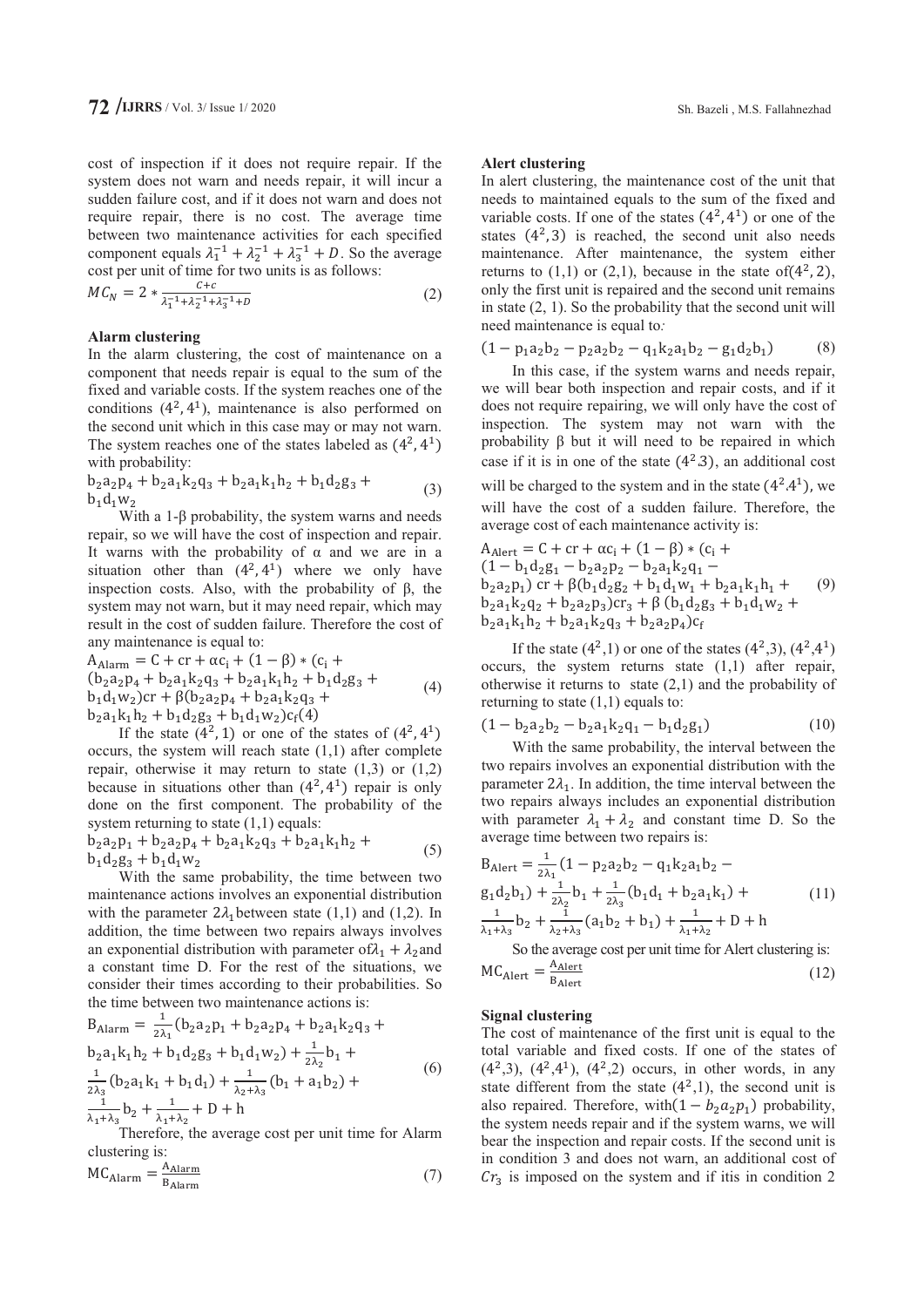and does not warn we will have the cost of  $Cr<sub>2</sub>$ that is  $Cr_3 > Cr_2$ , while in the condition of  $4<sup>1</sup>$  we have the cost of a sudden failure. Therefore, the average cost of each maintenance activity is:

$$
A_{\text{Signal}} = C + cr + \alpha c_1 + (1 - \beta)(c_1 + (1 - b_2 a_2 p_1) cr) + \beta(b_1 d_2 g_1 + b_2 a_1 k_2 q_1 + b_2 a_2 p_2) cr_2 + \beta(b_1 d_1 w_1 + b_2 a_1 k_1 h_1 + b_2 a_1 k_2 q_2 + b_2 a_2 p_3) cr_3 + \beta(b_2 a_1 k_1 h_2 + b_2 a_1 k_2 q_3 + b_2 a_2 p_4 + b_1 d_2 g_3 + b_1 d_1 w_2) c_f
$$
\n(13)

The interval between the two maintenance activities always includes an exponential distribution with parameter  $2\lambda_1$ , an exponential distribution with parameter  $\lambda_1 + \lambda_2$  and a constant duration D. Other exponential distributions are considered with their related probabilities. So the average time between two maintenance activities is:

$$
B_{\text{Signal}} = \frac{1}{2\lambda_1} + \frac{1}{2\lambda_2}b_1 + \frac{1}{2\lambda_3}(b_1d_1 + b_2a_1k_1) + \frac{1}{\lambda_1 + \lambda_3}b_2 + \frac{1}{\lambda_2 + \lambda_3}(b_1 + a_1b_2) + \frac{1}{\lambda_1 + \lambda_2} + D + h
$$
 (14)

And the average cost per unit time clustering based on the first warning is:

$$
MC_{Signal} = \frac{A_{Signal}}{B_{Signal}}
$$
 (15)



Figure 2. the procedure of clustering

#### **Numerical study**

In this section we explore the relative performance of these policies. Our computations are made using Matlab. Figure 3 shows the percentage decrease in cost for the

three modes of clustering compared to the No clustering mode as a function of the relative constant maintenance cost (R) for each maintenance activity and the different values of the parameters.

 Figure 3(a) shows that if the fixed part of the cost is considerable, the clustering is more economical. Among the three different types of clustering, Alarm clustering has less savings, which is natural because it includes less degree of the clusters and approaches the No Clustering mode. For Alert and Signal clustering, there is a threshold for the fixed maintenance cost beyond which Signal clustering becomes more efficient. This result is also expectable because Signal clustering includes more percentage of the clusters, making natural its more savings. In Figure 3(b), the saving has risen with the increase of signal time. It can be said that as the system signals later, the maintenance action is performed later, and consequently, the costs reduce.

In the first state, we assumed that the maintenance action is perfect, i.e. the system restores the as-good-asnew state after each maintenance action. For the imperfect maintenance, we assumed that the system restores  $(2,2)$ ,  $(2,3)$ , or  $(3,3)$  states after each maintenance action. In this case, the required time is calculated and the corresponding results are shown in Figure 4.

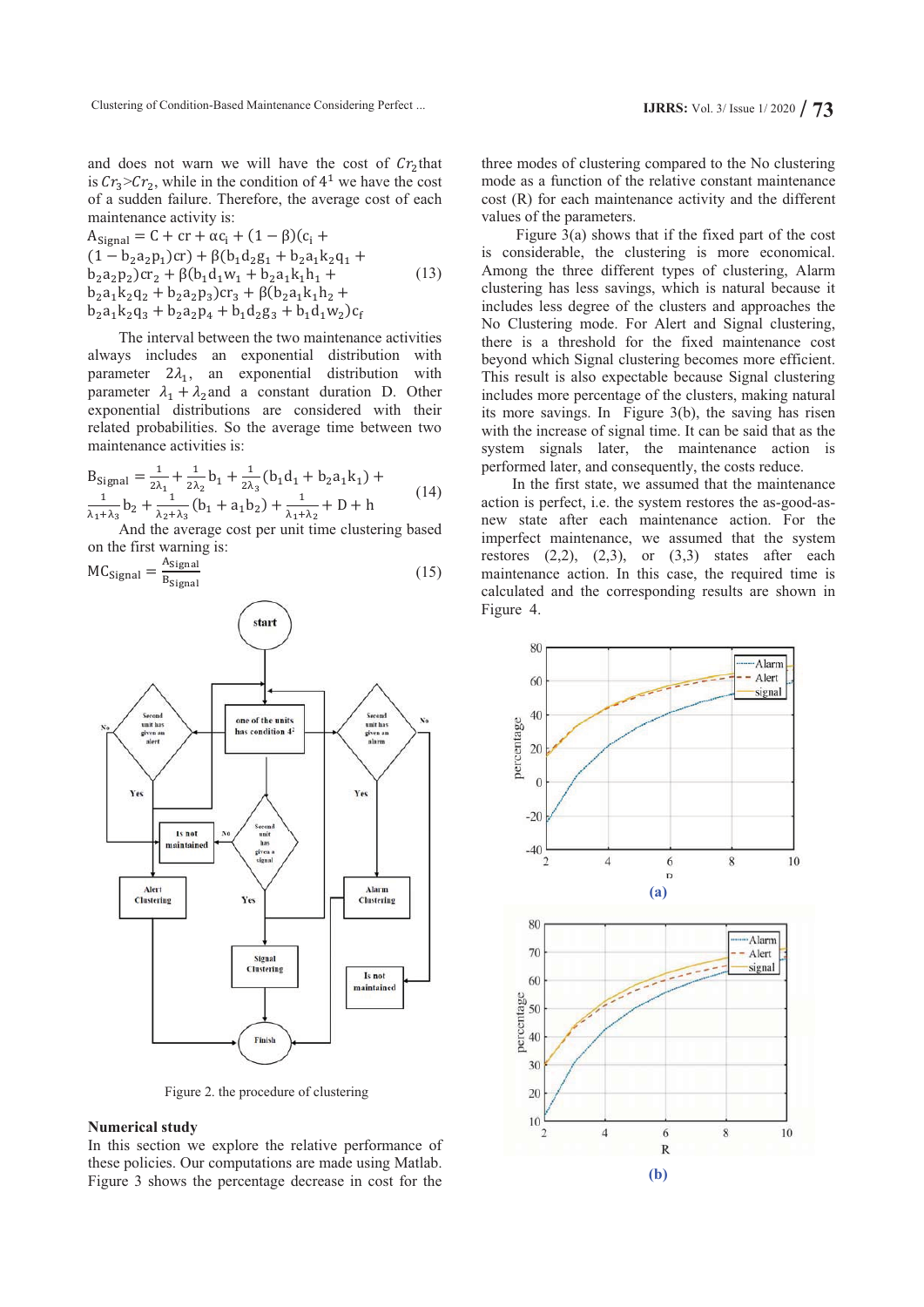



 **Figure 4.**The percentage of cost reduction for the clustering based on Signal, Alert, Alarm clustering in comparison to No-Clustering in imperfect maintenance.

 Figure 4(c) shows the cost reduction for the imperfect maintenance. In imperfect maintenance action, the Alert clustering produces more savings compared to the two other clustering. As can be seen in Figure 4(d), with the increase of average time to signal, the amount of savings change not much. The amount of savings for the imperfect maintenance is generally more than that of the perfect one, with the difference that in the perfect maintenance, the Signal clustering is preferred while in the imperfect maintenance, Alert clustering is superior to the signal clustering and Alarm clustering.

In the hybrid maintenance, we assume that one component restores to the healthy state and the other component restores to a state between the as good as new state and bad as old. Thus, if the system after a repair restores to  $(2,1)$  and  $(3,1)$  states, the hybrid maintenance has taken place. Accordingly, the related times are calculated and their corresponding chart, comparing the amount of savings for this case with those of the perfect and imperfect maintenance actions, is plotted. Figure 4 shows the percentage of cost reduction for this type of maintenance.



 **Figure 5.** The percentage of cost reduction on Signal, Alert and Alarm clustering in comparison to No-Clustering in hybrid maintenance.

As can be seen in Figure 5(e), the amount of savings for the hybrid case is more than that of the other two types. In this case, like for the imperfect maintenance, the clustering based on the Alert clustering is better than the others. It can be seen in Figure  $5(f)$ that with the increase of the average time to signal, the savings has increased when the proportion of the fixed cost to the variable cost is not considerable. Table 1. Reports these percentage the cost saving of these policies for values  $(a)\lambda_1^{-1} = 8, \lambda_2^{-1} = 4, \lambda_3^{-1} = 3$ . (b)  $\lambda_1^{-1} =$  $9, \lambda_2^{-1} = 6, \lambda_3^{-1} = 5.$ 

**Table1**.The amount cost saving of these policies.

| Signal Clustering |  |  | Alert Clustering | Alarm Clustering |  |  |
|-------------------|--|--|------------------|------------------|--|--|
|                   |  |  |                  |                  |  |  |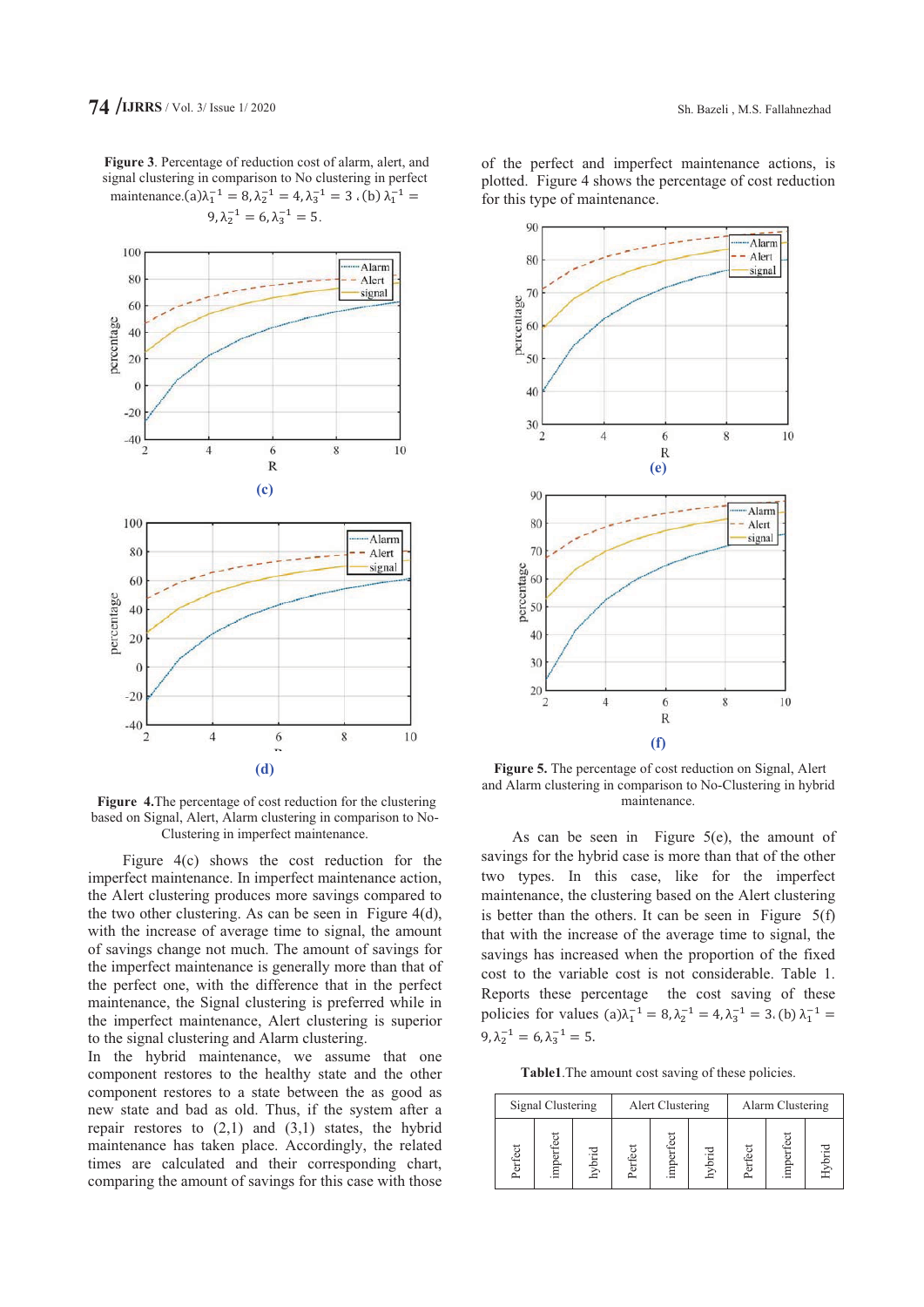**IJRRS:** Vol. 3/ Issue 1/ 2020 **/ 75 IJRRS:** Vol. 3/ Issue 1/ 2020 **/ 75** 

|  |  |  |  | $\boxed{b}$ $\boxed{71\%}$ $\boxed{72\%}$ $\boxed{82\%}$ $\boxed{69\%}$ $\boxed{80\%}$ $\boxed{86\%}$ $\boxed{67\%}$ $\boxed{60\%}$ $\boxed{75\%}$ |  |
|--|--|--|--|----------------------------------------------------------------------------------------------------------------------------------------------------|--|

#### **Conclusion**

In this paper, we proposed a clustering model for the maintenance activities of a system with perfect, imperfect, and hybrid maintenance actions and evaluated it in terms of cost savings. The previous studies on the clustering of CBM and imperfect maintenance have focused more on complex models and the solution methods and provided no general insight into this problem. We proposed a general model that can be applied to every system and evaluated that which maintenance strategy produces more savings. The results showed that in the case of perfect maintenance if the fixed cost exceeds a certain amount, clustering with a more degree of the clusters (signal clustering) is more appropriate. Accordingly, Alarm clustering produced the lowest savings, less than 60%, for the high proportions of the fixed cost to the variable cost. In the imperfect and hybrid maintenances, Alert clustering produced more savings. Generally, imperfect maintenance incurs less cost in comparison to the perfect one because it takes less time and cost for repair. In the hybrid case, one component restores to the as-good-as-new state at the first early signals and the other component restores to a working state using a less time and cost. Thus, its cost is less than the other two cases. Moreover, when the system is repaired at the early signals, serious failures are prevented. Therefore, disregarding the negative effects of the imperfect maintenance (such as accelerating the degradation process), it can be considered as the more appropriate action compared to the perfect one. To develop this model, it may be suggested to consider a system with non-identical components that do not behave like each other in the deterioration process. We can also consider delay time as a random variable in the model. Subsequent development relates to considering another deterioration process in which the alert rate is not constant.

#### **References**

- [1] Olde Keizer, M., Flapper, S., Teunter, R., "Conditionbased maintenance policies for systems with multiple dependent components: a review, "European Journal of *Operational Research*, 261(2): pp. 405-420, 2017.
- [2] de Jonge, B., Klingenberg, W., Teunter, R., Tinga, T., "Reducing cost by clustering maintenance activities for multiple critical units, *Reliability Engineering and System Safety*,145: pp. 93-103, 2016.
- [3] Do, P., Voisin, A., Levrat, E., Iung, B.,"A proactive condition-based maintenance strategy with both perfect and imperfect maintenance actions," Reliability *Engineering and System Safety,* 133, pp. 22–32, 2016.
- [4] Rasay, h., Fallahnezhad, M.S., zaremehjerdi, Y., "Application of multivariate control charts for condition based maintenance, *International Journal Of Engineering*, 31(4): pp. 597-604,2018.
- [5] Zhang, X., Zeng, J., "A general modeling method for opportunistic maintenance modeling of multi-unit systems, "Reliability Engineering and System Safety, 140: pp. 176–190, 2015.
- [6] Ahmadi, R., Newby, M., "Maintenance scheduling of a manufacturing system subjected to deterioration, *Reliability Engineering & System Safety*, 96: pp. 1411- 1420, 2011.
- [7] Zhao, J., Chan, A.H.C., Roberts, C., Madelin, K.B., "Reliability evaluation and optimization of imperfect inspections for a component with multi-defects, *Reliability Engineering & System Safety*, 92: pp. 65-73, 2017.
- [8] Liu, Y., Huang, H.Z.,"Optimal replacement policy for multi-state system under Imperfect Maintenance, "IEEE *Transactions on Reliability*, 59: pp. 483-495, 2011.
- [9] Zhang, Z., Shen, J., Ma, Y., "Optimal maintenance policy considering imperfect repairs and non-constant probabilities of inspection errors," Reliability Engineering *& System Safety*,193: pp. 106-118, 2020.
- [10] Pham, H., Wang, H., "Imperfect maintenance, " European *journal operation research*, 94: pp. 425-38, 1996.
- [11] Wu, S., Zuo, J.M., "Linear and nonlinear preventive maintenance models, *-IEEE Transactions on Reliability,* 59(1): pp. 242-9, 2010.
- [12] Wang, L.,"A survey of maintenance policies of deteriorating systems, " European Journal of Operational *Research*, 139 (3), pp. 469-489, 2002.
- [13] Shafiee, M., Finkelstein, M., "A proactive group maintenance policy for continuously monitored deteriorating systems: Application to offshore wind turbines, " Proceedings of the Institution of Mechanical *Engineers, Part O: Journal of Risk and Reliability,* 229 (5): pp. 373-384, 2015.
- [14] Shafiee, M., Finkelstein, M., Berenguer, C., " An opportunistic condition-base maintenance policy for offshore wind turbin blades subjected to degradation and environmental shocks, "Reliability Engineering and *System Safety*, 142: pp. 463-471, 2015.

## **Appendix**

Consider Figure 1. The system starts with condition (1,1) in which none of the units give the first warning and do not need to be repaired. The time to first warning for each unit is an exponential distribution with the  $2\lambda_1$  parameter. After that time until the next alarm is an exponential distribution with parameter  $\lambda_1 + \lambda_2$ . Therefore, the probability that the unit in the second condition send the second alarm is equal to:

$$
b_2 = \frac{\lambda_2}{\lambda_1 + \lambda_2}
$$

 $\ddot{\phantom{0}}$ 

Which based on this probability the system changes into state (3.1) and if the first alarm relates to another unit, the system will reach state  $(2, 2)$  and its probability is equal to:

$$
b_1 = \frac{\lambda_1}{\lambda_1 + \lambda_2}
$$